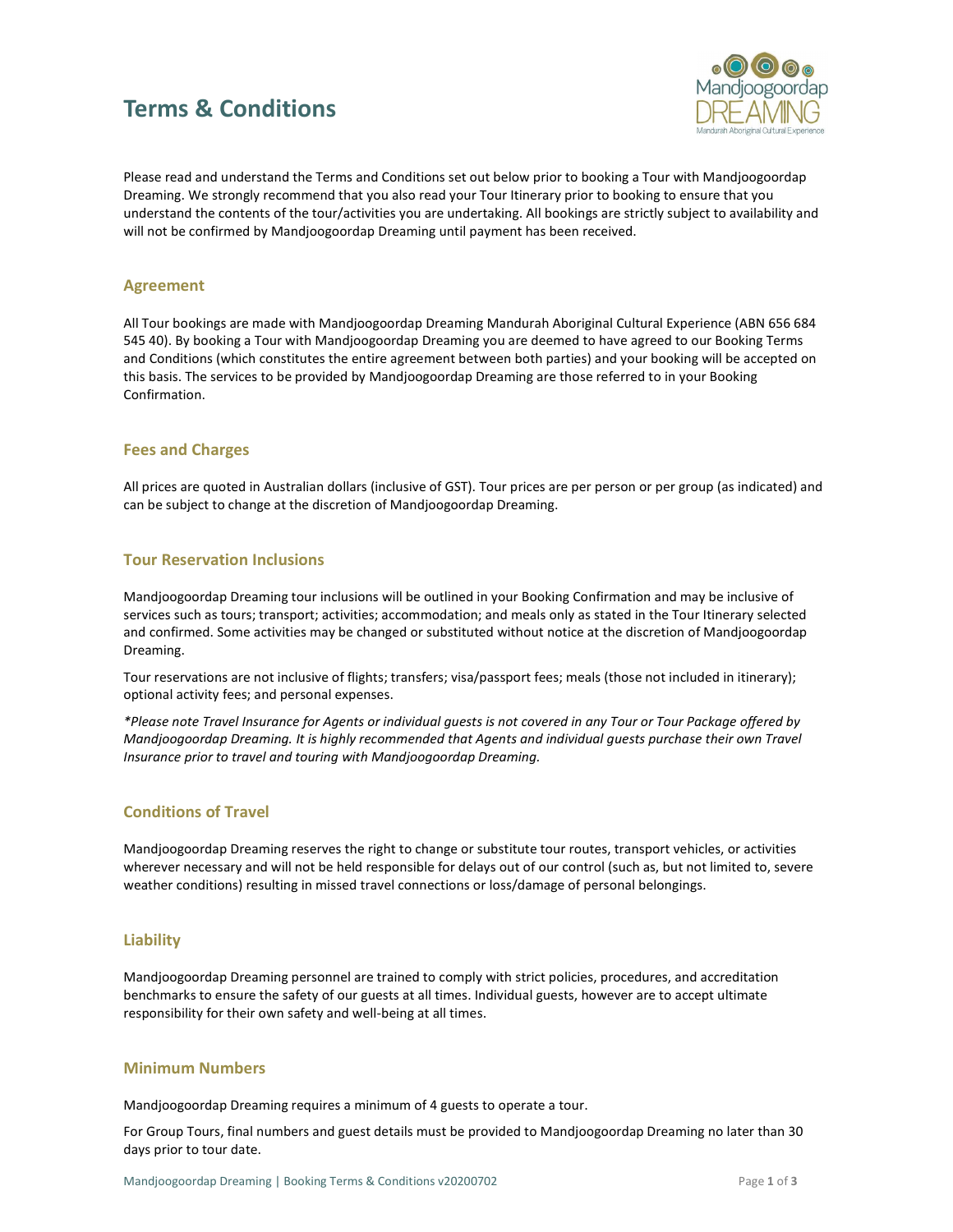Mandjoogoordap Dreaming reserves the right to vary minimum numbers above or below the standard 4 guests - these variations may be considered by management on a case by case basis and additional fees may apply for private Group Tours.



# Booking Payment

For general Tour bookings, payment is due in full at time of booking.

A deposit per Group Tour reservation may be required to confirm your Group booking. If your Group booking is made within 30 days of tour commencement with Mandjoogoordap Dreaming, payment is due in full.

Payment of the balance of the Tour Group reservation is due no later than 30 days before the tour commencement date with Mandjoogoordap Dreaming. If this balance is not paid on or before the due date, Mandjoogoordap Dreaming reserves the right to treat your booking as cancelled.

# Cancellation Policy

- 1. 30+ days prior to commencement of tour with Mandjoogoordap Dreaming: full refund of total price
- 2. 15 to 29 days prior to commencement of tour with Mandjoogoordap Dreaming: 50% of total price
- 3. Within 7 to 14 days of commencement of tour with Mandjoogoordap Dreaming: 75% of total price
- 4. Less than 7 days of commencement of tour with Mandjoogoordap Dreaming: 100% of total price (i.e. no refund applicable)

If a tour guest fails to join a tour, join it after departure, or leave it prior to its completion, no refund will be made.

The above cancellation fees are in addition to fees which may be levied by inbound tour operators, travel agents or third-party tour and transport operator fees.

\*It is highly recommended that agents and individual guests take out Travel Insurance / Cancellation Insurance at the time of booking, which may cover cancellation fees. If a guest or group leaves a tour for any reason after it has commenced, Mandjoogoordap Dreaming is not obliged to make any refunds for unused services.

# Cancellation by Mandjoogoordap Dreaming

Mandjoogoordap Dreaming reserves the right to cancel any Tour reservation at any time up to 30 days before commencement of the tour due to natural disasters; severe weather conditions; terrorism; other external events; or if it is not viable to operate the planned itinerary.

If a Tour is cancelled by Mandjoogoordap Dreaming, pre-paid amounts may be transferred to an alternate booking date (subject to availability); or alternatively receive a full refund. In circumstances where the cancellation is due to external events outside Mandjoogoordap Dreaming's reasonable control, refunds will be less any unrecoverable costs.

Mandjoogoordap Dreaming will not be responsible for any incidental expenses that agents/individual guests may have incurred as a result of the booking, including but not limited to visas; vaccinations; travel insurance excess; or nonrefundable transport/flight costs.

## Booking Amendments

Booking amendments made in conjunction with your tour booking may incur an administration fee per booking, per change.

No amendments are permitted to your booking within 14 days of tour commencement with Mandjoogoordap Dreaming.

The Mandjoogoordap Dreaming Cancellation Policy applies to the cancellation of individual guests and/or tour group bookings.